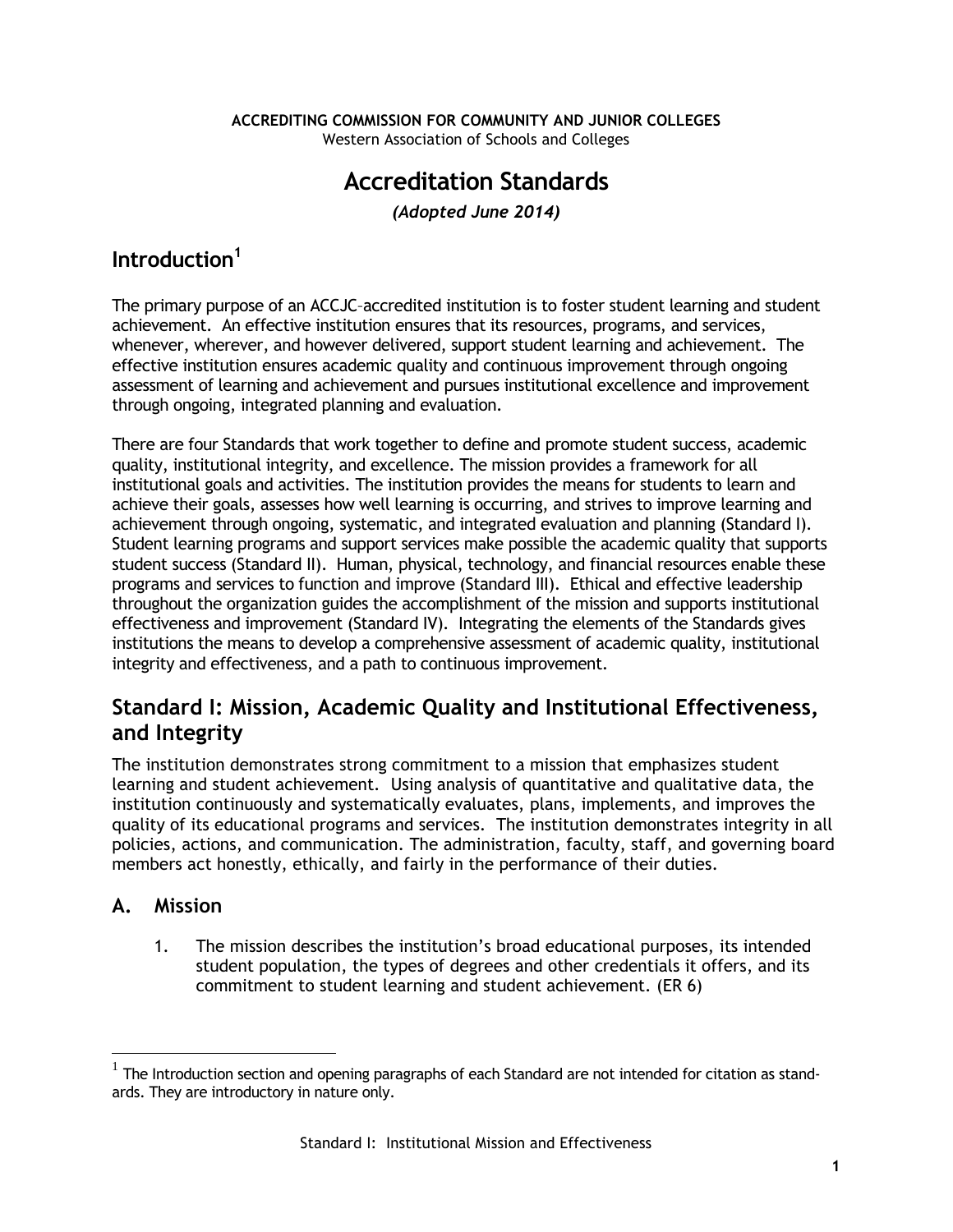- 2. The institution uses data to determine how effectively it is accomplishing its mission, and whether the mission directs institutional priorities in meeting the educational needs of students.
- 3. The institution's programs and services are aligned with its mission. The mission guides institutional decision-making, planning, and resource allocation and informs institutional goals for student learning and achievement.
- 4. The institution articulates its mission in a widely published statement approved by the governing board. The mission statement is periodically reviewed and updated as necessary. (ER 6)

#### **B. Assuring Academic Quality and Institutional Effectiveness**

#### *Academic Quality*

- 1. The institution demonstrates a sustained, substantive and collegial dialog about student outcomes, student equity, academic quality, institutional effectiveness, and continuous improvement of student learning and achievement.
- 2. The institution defines and assesses student learning outcomes for all instructional programs and student and learning support services. (ER 11)
- 3. The institution establishes institution-set standards for student achievement, appropriate to its mission, assesses how well it is achieving them in pursuit of continuous improvement, and publishes this information. (ER 11)
- 4. The institution uses assessment data and organizes its institutional processes to support student learning and student achievement.

#### *Institutional Effectiveness*

- 5. The institution assesses accomplishment of its mission through program review and evaluation of goals and objectives, student learning outcomes, and student achievement. Quantitative and qualitative data are disaggregated for analysis by program type and mode of delivery.
- 6. The institution disaggregates and analyzes learning outcomes and achievement for subpopulations of students. When the institution identifies performance gaps, it implements strategies, which may include allocation or reallocation of human, fiscal and other resources, to mitigate those gaps and evaluates the efficacy of those strategies.
- 7. The institution regularly evaluates its policies and practices across all areas of the institution, including instructional programs, student and learning support services, resource management, and governance processes to assure their effectiveness in supporting academic quality and accomplishment of mission.
- 8. The institution broadly communicates the results of all of its assessment and evaluation activities so that the institution has a shared understanding of its strengths and weaknesses and sets appropriate priorities.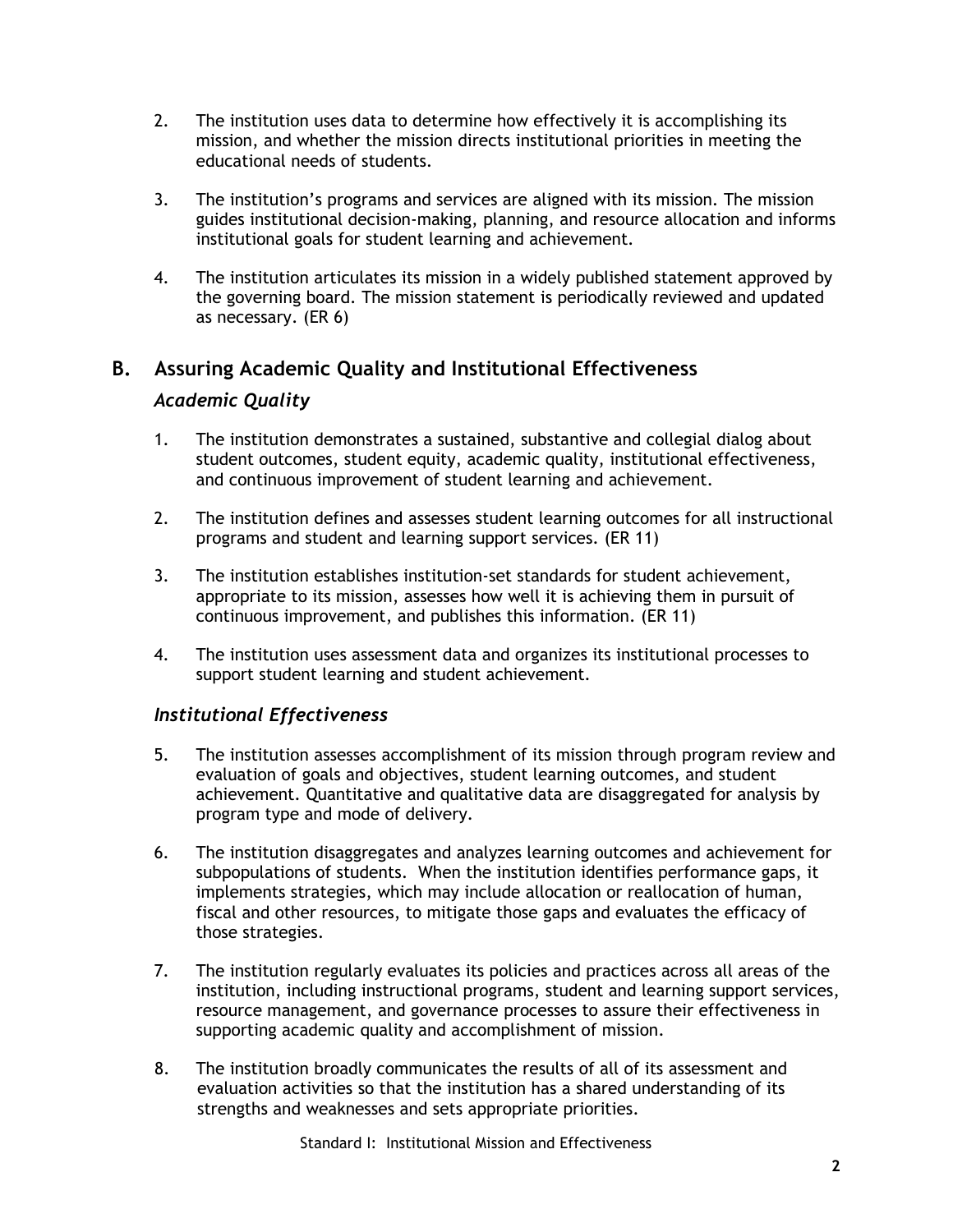9. The institution engages in continuous, broad based, systematic evaluation and planning. The institution integrates program review, planning, and resource allocation into a comprehensive process that leads to accomplishment of its mission and improvement of institutional effectiveness and academic quality. Institutional planning addresses short- and long-range needs for educational programs and services and for human, physical, technology, and financial resources. (ER 19)

### **C. Institutional Integrity**

- 1. The institution assures the clarity, accuracy, and integrity of information provided to students and prospective students, personnel, and all persons or organizations related to its mission statement, learning outcomes, educational programs, and student support services. The institution gives accurate information to students and the public about its accreditation status with all of its accreditors. (ER 20)
- 2. The institution provides a print or online catalog for students and prospective students with precise, accurate, and current information on all facts, requirements, policies, and procedures listed in the "Catalog Requirements" (see endnote). (ER 20)
- 3. The institution uses documented assessment of student learning and evaluation of student achievement to communicate matters of academic quality to appropriate constituencies, including current and prospective students and the public. (ER 19)
- 4. The institution describes its certificates and degrees in terms of their purpose, content, course requirements, and expected learning outcomes.
- 5. The institution regularly reviews institutional policies, procedures, and publications to assure integrity in all representations of its mission, programs, and services.
- 6. The institution accurately informs current and prospective students regarding the total cost of education**,** including tuition, fees, and other required expenses, including textbooks, and other instructional materials.
- 7. In order to assure institutional and academic integrity, the institution uses and publishes governing board policies on academic freedom and responsibility. These policies make clear the institution's commitment to the free pursuit and dissemination of knowledge, and its support for an atmosphere in which intellectual freedom exists for all constituencies, including faculty and students. (ER 13)
- 8. The institution establishes and publishes clear policies and procedures that promote honesty, responsibility and academic integrity. These policies apply to all constituencies and include specifics relative to each, including student behavior, academic honesty and the consequences for dishonesty.
- 9. Faculty distinguish between personal conviction and professionally accepted views in a discipline. They present data and information fairly and objectively.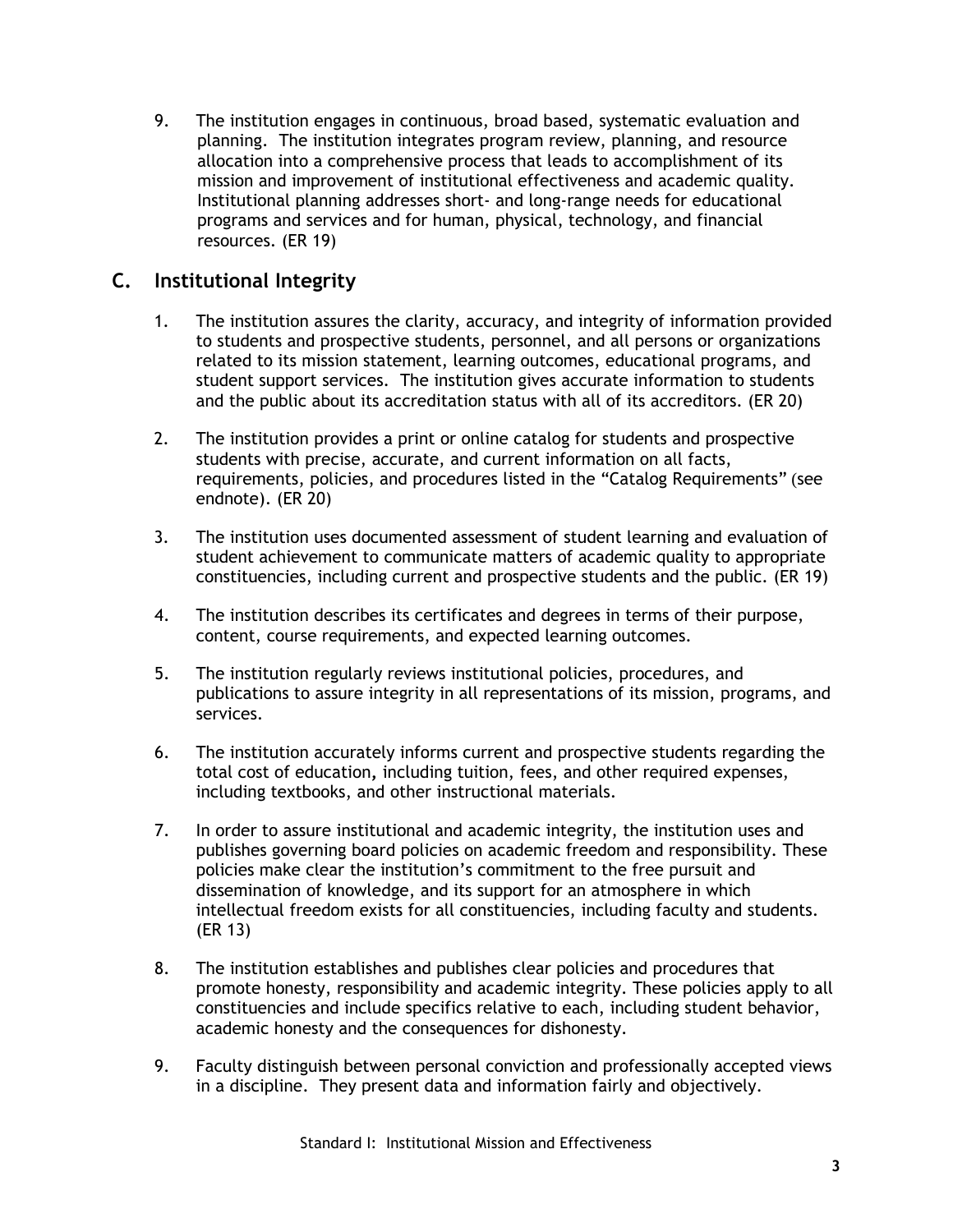- 10. Institutions that require conformity to specific codes of conduct of staff, faculty, administrators, or students, or that seek to instill specific beliefs or world views, give clear prior notice of such policies, including statements in the catalog and/or appropriate faculty and student handbooks.
- 11. Institutions operating in foreign locations operate in conformity with the Standards and applicable Commission policies for all students. Institutions must have authorization from the Commission to operate in a foreign location.
- 12. The institution agrees to comply with Eligibility Requirements, Accreditation Standards, Commission policies, guidelines, and requirements for public disclosure, institutional reporting, team visits, and prior approval of substantive changes. When directed to act by the Commission, the institution responds to meet requirements within a time period set by the Commission. It discloses information required by the Commission to carry out its accrediting responsibilities. (ER 21)
- 13. The institution advocates and demonstrates honesty and integrity in its relationships with external agencies, including compliance with regulations and statutes. It describes itself in consistent terms to all of its accrediting agencies and communicates any changes in its accredited status to the Commission, students, and the public. (ER 21)
- 14. The institution ensures that its commitments to high quality education, student achievement and student learning are paramount to other objectives such as generating financial returns for investors, contributing to a related or parent organization, or supporting external interests.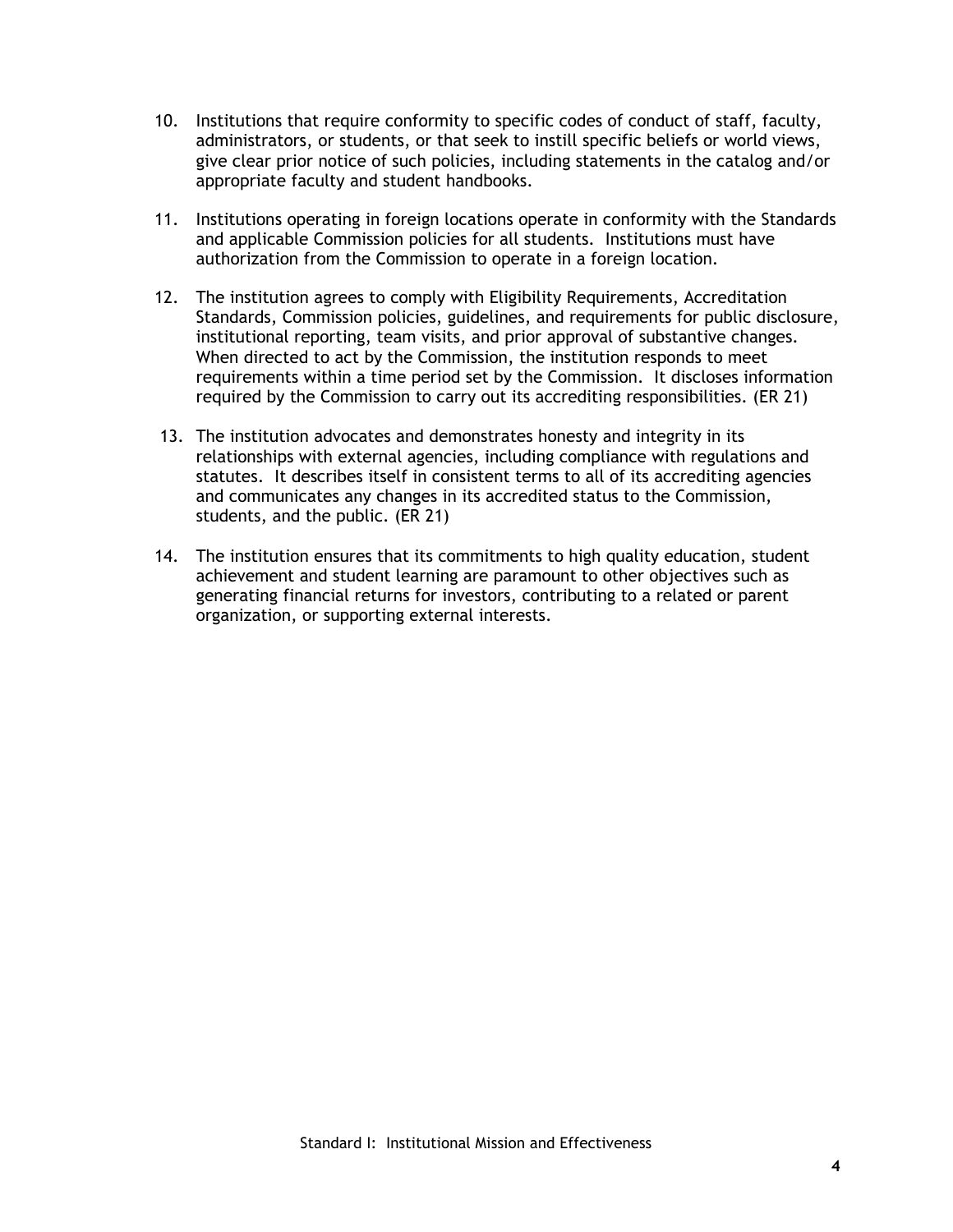# **Standard II: Student Learning Programs and Support Services**

The institution offers instructional programs, library and learning support services, and student support services aligned with its mission. The institution's programs are conducted at levels of quality and rigor appropriate for higher education. The institution assesses its educational quality through methods accepted in higher education, makes the results of its assessments available to the public, and uses the results to improve educational quality and institutional effectiveness. The institution defines and incorporates into all of its degree programs a substantial component of general education designed to ensure breadth of knowledge and to promote intellectual inquiry. The provisions of this standard are broadly applicable to all instructional programs and student and learning support services offered in the name of the institution.

### **A. Instructional Programs**

- 1. All instructional programs, regardless of location or means of delivery, including distance education and correspondence education, are offered in fields of study consistent with the institution's mission, are appropriate to higher education, and culminate in student attainment of identified student learning outcomes, and achievement of degrees, certificates, employment, or transfer to other higher education programs. (ER 9 and ER 11)
- 2. Faculty, including full time, part time, and adjunct faculty, ensure that the content and methods of instruction meet generally accepted academic and professional standards and expectations. Faculty and others responsible act to continuously improve instructional courses, programs and directly related services through systematic evaluation to assure currency, improve teaching and learning strategies, and promote student success.
- 3. The institution identifies and regularly assesses learning outcomes for courses, programs, certificates and degrees using established institutional procedures. The institution has officially approved and current course outlines that include student learning outcomes. In every class section students receive a course syllabus that includes learning outcomes from the institution's officially approved course outline.
- 4. If the institution offers pre-collegiate level curriculum, it distinguishes that curriculum from college level curriculum and directly supports students in learning the knowledge and skills necessary to advance to and succeed in college level curriculum.
- 5**.** The institution's degrees and programs follow practices common to American higher education, including appropriate length, breadth, depth, rigor, course sequencing, time to completion, and synthesis of learning. The institution ensures that minimum degree requirements are 60 semester credits or equivalent at the associate level, and 120 credits or equivalent at the baccalaureate level. (ER 12)
- 6. The institution schedules courses in a manner that allows students to complete certificate and degree programs within a period of time consistent with established expectations in higher education. (ER 9)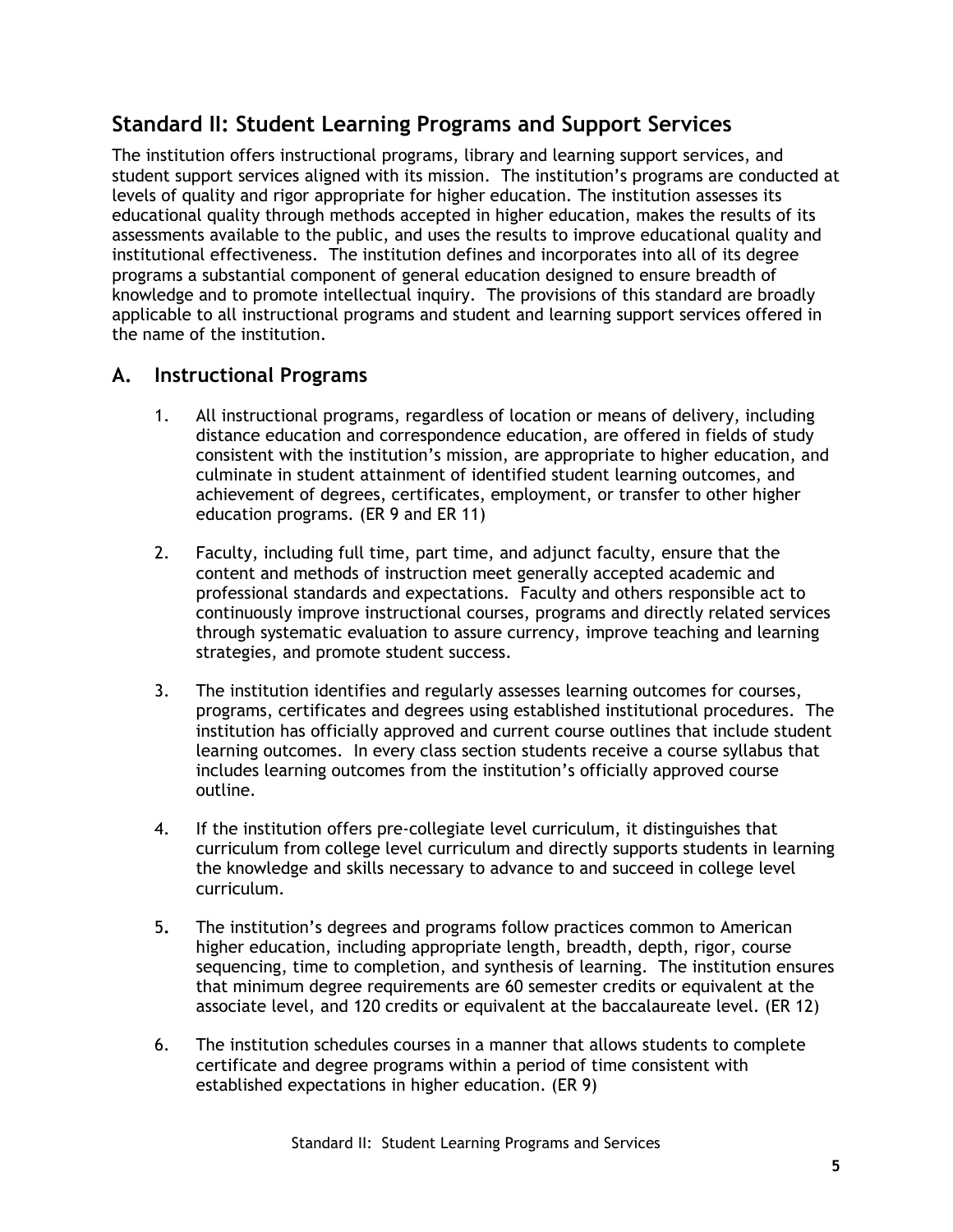- 7. The institution effectively uses delivery modes, teaching methodologies and learning support services that reflect the diverse and changing needs of its students, in support of equity in success for all students.
- 8. The institution validates the effectiveness of department-wide course and/or program examinations, where used, including direct assessment of prior learning. The institution ensures that processes are in place to reduce test bias and enhance reliability.
- 9**.** The institution awards course credit, degrees and certificates based on student attainment of learning outcomes. Units of credit awarded are consistent with institutional policies that reflect generally accepted norms or equivalencies in higher education. If the institution offers courses based on clock hours, it follows Federal standards for clock-to-credit-hour conversions. (ER 10)
- 10. The institution makes available to its students clearly stated transfer-of-credit policies in order to facilitate the mobility of students without penalty. In accepting transfer credits to fulfill degree requirements, the institution certifies that the expected learning outcomes for transferred courses are comparable to the learning outcomes of its own courses. Where patterns of student enrollment between institutions are identified, the institution develops articulation agreements as appropriate to its mission. (ER 10)
- 11. The institution includes in all of its programs, student learning outcomes, appropriate to the program level, in communication competency, information competency, quantitative competency, analytic inquiry skills, ethical reasoning, the ability to engage diverse perspectives, and other program-specific learning outcomes.
- 12. The institution requires of all of its degree programs a component of general education based on a carefully considered philosophy for both associate and baccalaureate degrees that is clearly stated in its catalog. The institution, relying on faculty expertise, determines the appropriateness of each course for inclusion in the general education curriculum, based upon student learning outcomes and competencies appropriate to the degree level. The learning outcomes include a student's preparation for and acceptance of responsible participation in civil society, skills for lifelong learning and application of learning, and a broad comprehension of the development of knowledge, practice, and interpretive approaches in the arts and humanities, the sciences, mathematics, and social sciences. (ER 12)
- 13. All degree programs include focused study in at least one area of inquiry or in an established interdisciplinary core. The identification of specialized courses in an area of inquiry or interdisciplinary core is based upon student learning outcomes and competencies, and include mastery, at the appropriate degree level, of key theories and practices within the field of study.
- 14. Graduates completing career-technical certificates and degrees demonstrate technical and professional competencies that meet employment standards and other applicable standards and preparation for external licensure and certification.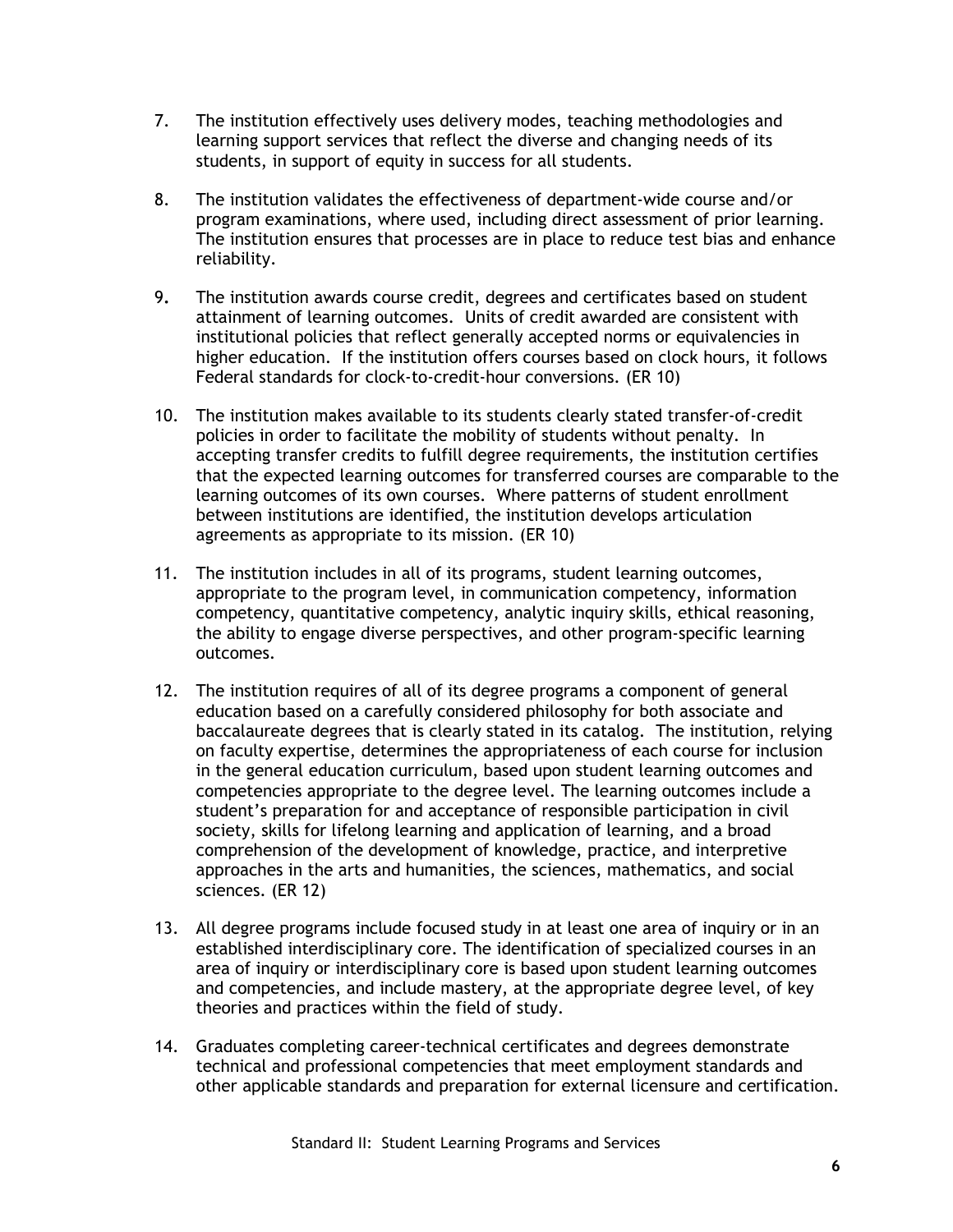- 15. When programs are eliminated or program requirements are significantly changed, the institution makes appropriate arrangements so that enrolled students may complete their education in a timely manner with a minimum of disruption.
- 16. The institution regularly evaluates and improves the quality and currency of all instructional programs offered in the name of the institution, including collegiate, pre-collegiate, career-technical, and continuing and community education courses and programs, regardless of delivery mode or location. The institution systematically strives to improve programs and courses to enhance learning outcomes and achievement for students.

### **B. Library and Learning Support Services**

- 1. The institution supports student learning and achievement by providing library, and other learning support services to students and to personnel responsible for student learning and support. These services are sufficient in quantity, currency, depth, and variety to support educational programs, regardless of location or means of delivery, including distance education and correspondence education. Learning support services include, but are not limited to, library collections, tutoring, learning centers, computer laboratories, learning technology, and ongoing instruction for users of library and other learning support services. (ER 17)
- 2. Relying on appropriate expertise of faculty, including librarians, and other learning support services professionals, the institution selects and maintains educational equipment and materials to support student learning and enhance the achievement of the mission.
- 3. The institution evaluates library and other learning support services to assure their adequacy in meeting identified student needs. Evaluation of these services includes evidence that they contribute to the attainment of student learning outcomes. The institution uses the results of these evaluations as the basis for improvement.
- 4. When the institution relies on or collaborates with other institutions or other sources for library and other learning support services for its instructional programs, it documents that formal agreements exist and that such resources and services are adequate for the institution's intended purposes, are easily accessible and utilized. The institution takes responsibility for and assures the security, maintenance, and reliability of services provided either directly or through contractual arrangement. The institution regularly evaluates these services to ensure their effectiveness. (ER 17)

### **C. Student Support Services**

1. The institution regularly evaluates the quality of student support services and demonstrates that these services, regardless of location or means of delivery, including distance education and correspondence education, support student learning, and enhance accomplishment of the mission of the institution. (ER 15)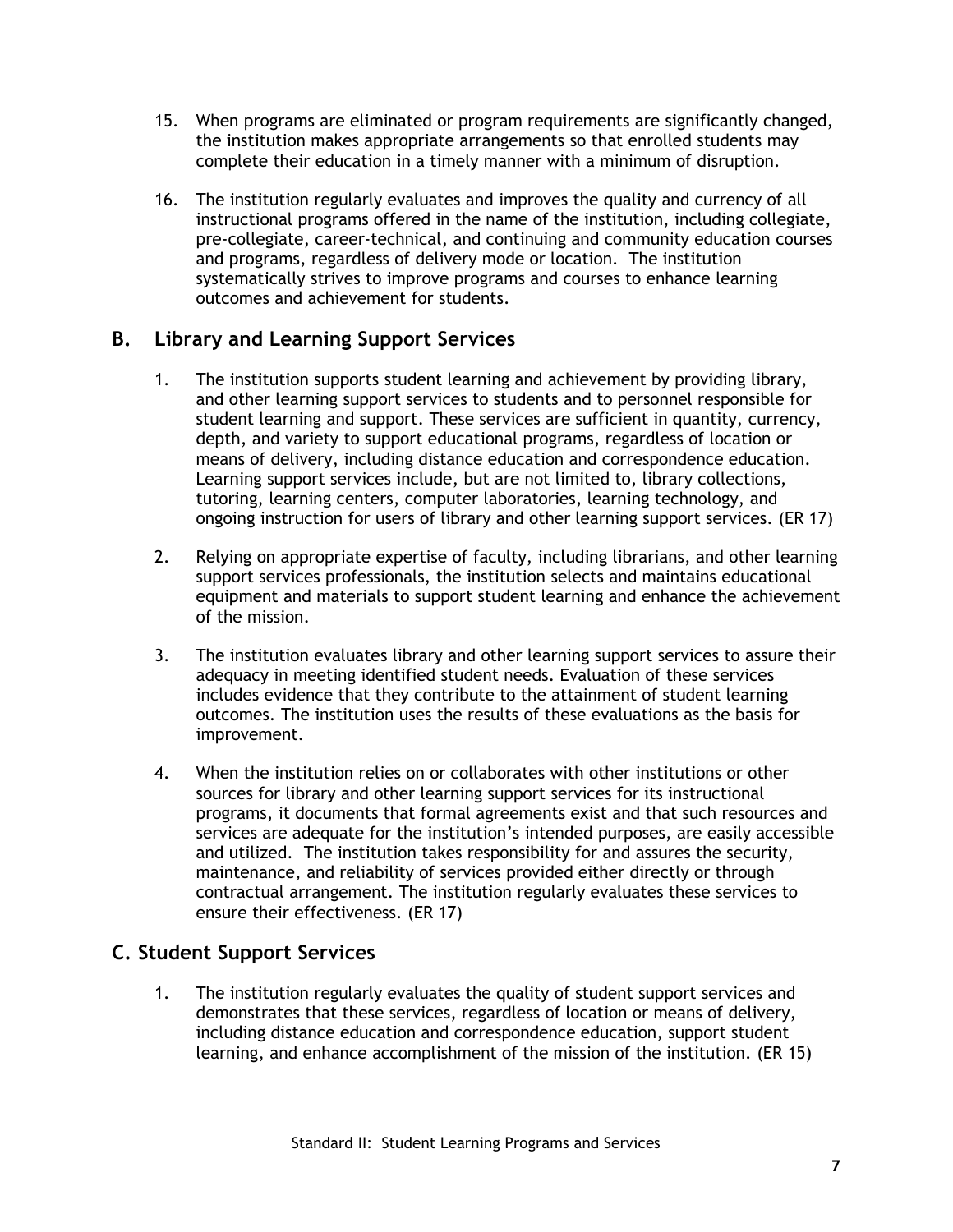- 2. The institution identifies and assesses learning support outcomes for its student population and provides appropriate student support services and programs to achieve those outcomes. The institution uses assessment data to continuously improve student support programs and services.
- 3. The institution assures equitable access to all of its students by providing appropriate, comprehensive, and reliable services to students regardless of service location or delivery method. (ER 15)
- 4. Co-curricular programs and athletics programs are suited to the institution's mission and contribute to the social and cultural dimensions of the educational experience of its students. If the institution offers co-curricular or athletic programs, they are conducted with sound educational policy and standards of integrity. The institution has responsibility for the control of these programs, including their finances.
- 5. The institution provides counseling and/or academic advising programs to support student development and success and prepares faculty and other personnel responsible for the advising function. Counseling and advising programs orient students to ensure they understand the requirements related to their programs of study and receive timely, useful, and accurate information about relevant academic requirements, including graduation and transfer policies.
- 6. The institution has adopted and adheres to admission policies consistent with its mission that specify the qualifications of students appropriate for its programs. The institution defines and advises students on clear pathways to complete degrees, certificate and transfer goals. (ER 16)
- 7. The institution regularly evaluates admissions and placement instruments and practices to validate their effectiveness while minimizing biases.
- 8. The institution maintains student records permanently, securely, and confidentially, with provision for secure backup of all files, regardless of the form in which those files are maintained. The institution publishes and follows established policies for release of student records.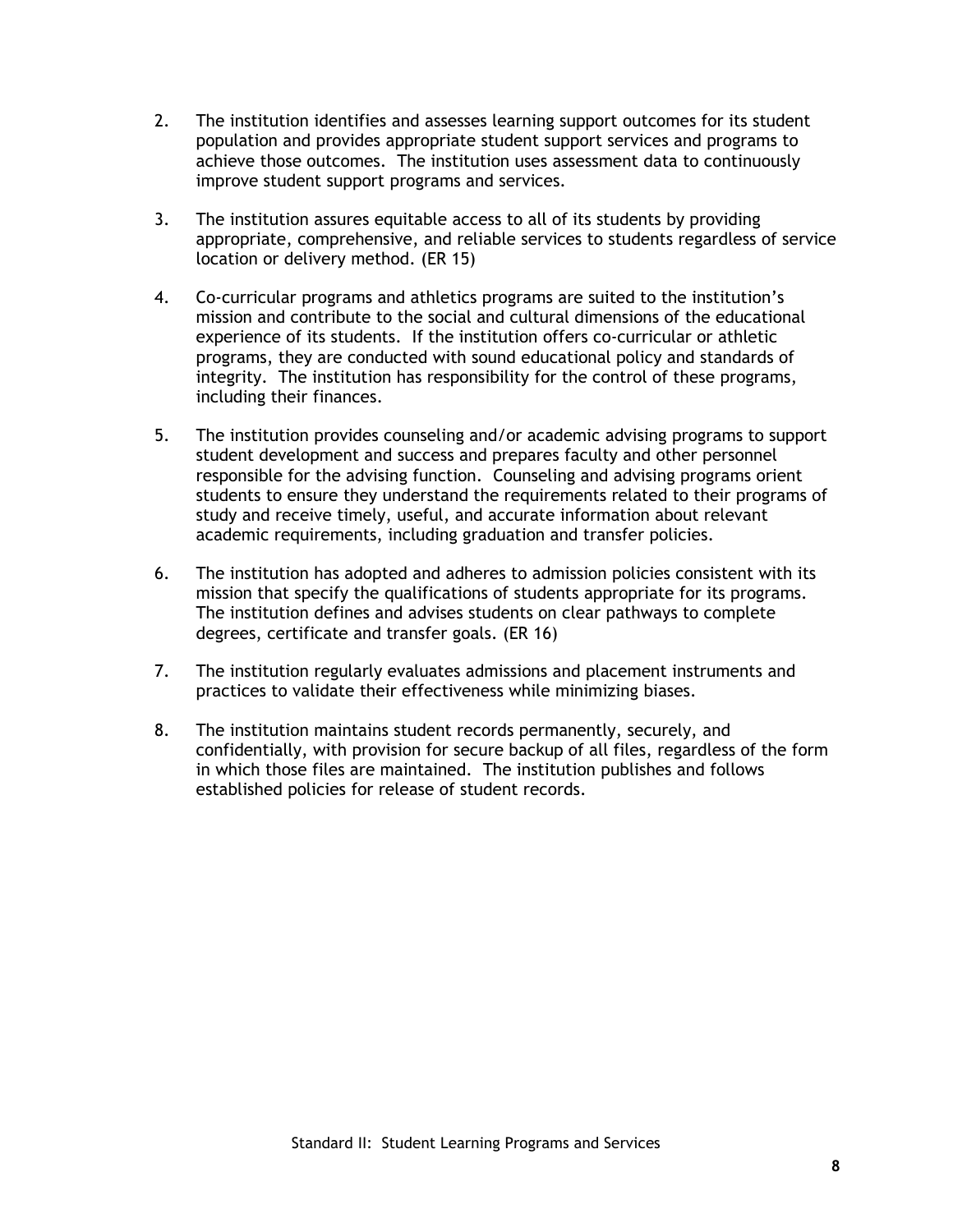### **Standard III: Resources**

The institution effectively uses its human, physical, technology, and financial resources to achieve its mission and to improve academic quality and institutional effectiveness. Accredited colleges in multi-college systems may be organized so that responsibility for resources, allocation of resources, and planning rests with the district/system. In such cases, the district/system is responsible for meeting the Standards, and an evaluation of its performance is reflected in the accredited status of the institution(s).

### **A. Human Resources**

- 1. The institution assures the integrity and quality of its programs and services by employing administrators, faculty and staff who are qualified by appropriate education, training, and experience to provide and support these programs and services. Criteria, qualifications, and procedures for selection of personnel are clearly and publicly stated and address the needs of the institution in serving its student population. Job descriptions are directly related to institutional mission and goals and accurately reflect position duties, responsibilities, and authority.
- 2. Faculty qualifications include knowledge of the subject matter and requisite skills for the service to be performed. Factors of qualification include appropriate degrees, professional experience, discipline expertise, level of assignment, teaching skills, scholarly activities, and potential to contribute to the mission of the institution. Faculty job descriptions include development and review of curriculum as well as assessment of learning. (ER 14)
- 3. Administrators and other employees responsible for educational programs and services possess qualifications necessary to perform duties required to sustain institutional effectiveness and academic quality.
- 4. Required degrees held by faculty, administrators and other employees are from institutions accredited by recognized U.S. accrediting agencies. Degrees from non-U.S. institutions are recognized only if equivalence has been established.
- 5. The institution assures the effectiveness of its human resources by evaluating all personnel systematically and at stated intervals. The institution establishes written criteria for evaluating all personnel, including performance of assigned duties and participation in institutional responsibilities and other activities appropriate to their expertise. Evaluation processes seek to assess effectiveness of personnel and encourage improvement. Actions taken following evaluations are formal, timely, and documented.
- 6. The evaluation of faculty, academic administrators, and other personnel directly responsible for student learning includes, as a component of that evaluation, consideration of how these employees use the results of the assessment of learning outcomes to improve teaching and learning.
- 7. The institution maintains a sufficient number of qualified faculty, which includes full time faculty **and** may include part time and adjunct faculty, to assure the fulfillment of faculty responsibilities essential to the quality of educational programs and services to achieve institutional mission and purposes. (ER 14)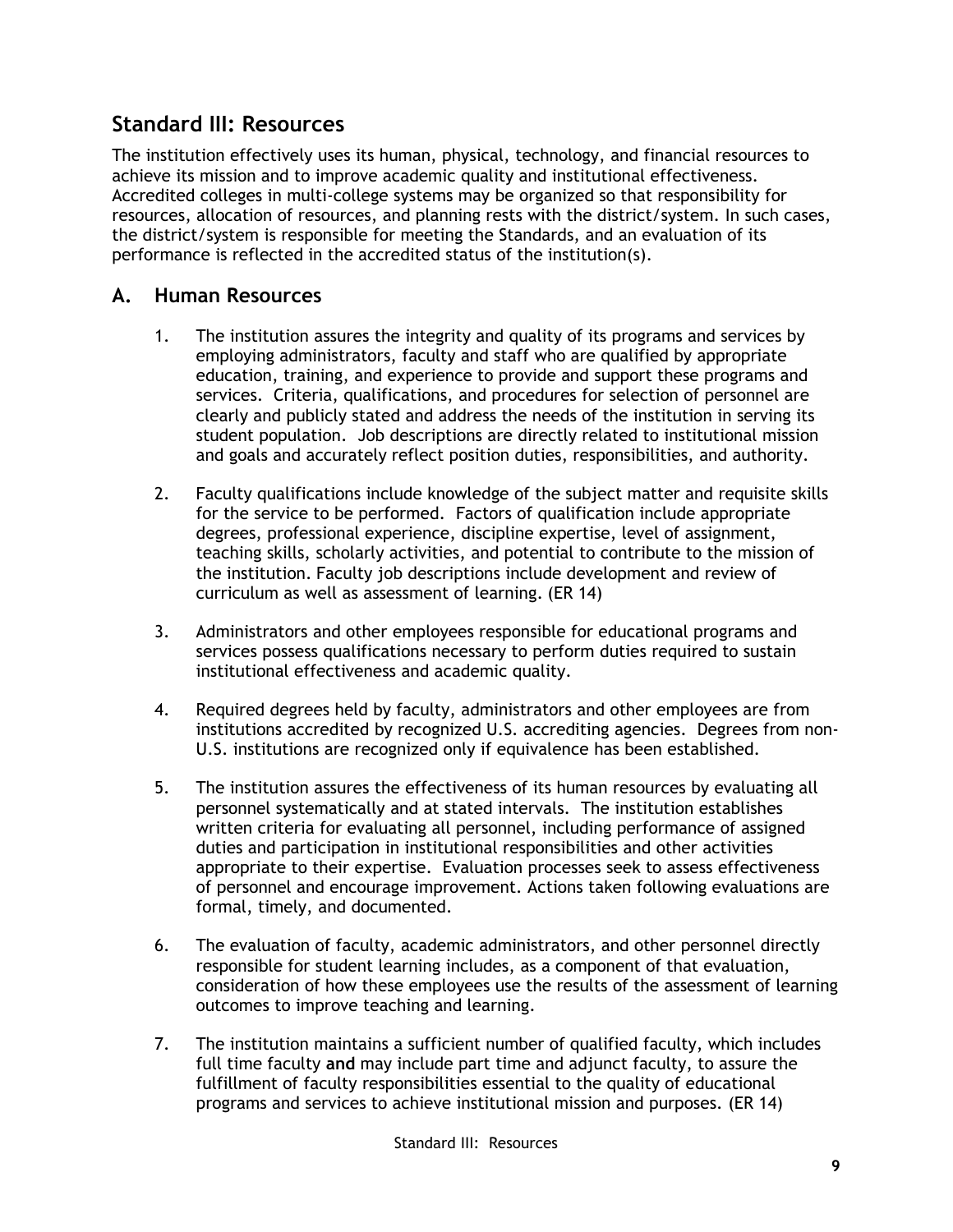- 8. An institution with part time and adjunct faculty has employment policies and practices which provide for their orientation, oversight, evaluation, and professional development. The institution provides opportunities for integration of part time and adjunct faculty into the life of the institution.
- 9. The institution has a sufficient number of staff with appropriate qualifications to support the effective educational, technological, physical, and administrative operations of the institution. (ER 8)
- 10. The institution maintains a sufficient number of administrators with appropriate preparation and expertise to provide continuity and effective administrative leadership and services that support the institution's mission and purposes. (ER 8)
- 11. The institution establishes, publishes, and adheres to written personnel policies and procedures that are available for information and review. Such policies and procedures are fair and equitably and consistently administered.
- 12. Through its policies and practices, the institution creates and maintains appropriate programs, practices, and services that support its diverse personnel. The institution regularly assesses its record in employment equity and diversity consistent with its mission.
- 13. The institution upholds a written code of professional ethics for all of its personnel, including consequences for violation.
- 14. The institution plans for and provides all personnel with appropriate opportunities for continued professional development, consistent with the institutional mission and based on evolving pedagogy, technology, and learning needs. The institution systematically evaluates professional development programs and uses the results of these evaluations as the basis for improvement.
- 15. The institution makes provision for the security and confidentiality of personnel records. Each employee has access to his/her personnel records in accordance with law.

### **B. Physical Resources**

- 1. The institution assures safe and sufficient physical resources at all locations where it offers courses, programs, and learning support services. They are constructed and maintained to assure access, safety, security, and a healthful learning and working environment.
- 2. The institution plans, acquires or builds, maintains, and upgrades or replaces its physical resources, including facilities, equipment, land, and other assets, in a manner that assures effective utilization and the continuing quality necessary to support its programs and services and achieve its mission.
- 3. To assure the feasibility and effectiveness of physical resources in supporting institutional programs and services, the institution plans and evaluates its facilities and equipment on a regular basis, taking utilization and other relevant data into account.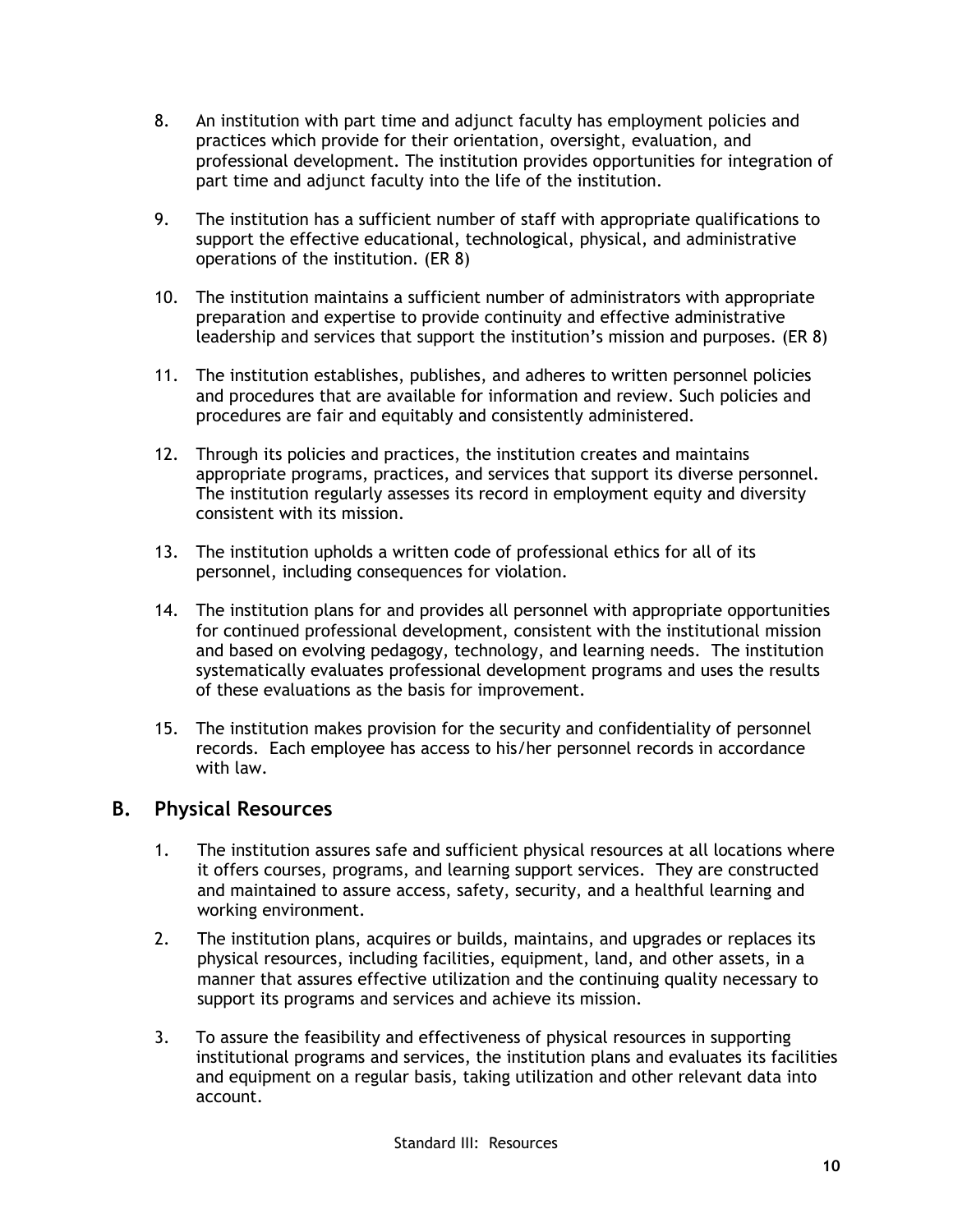4. Long-range capital plans support institutional improvement goals and reflect projections of the total cost of ownership of new facilities and equipment.

### **C. Technology Resources**

- 1. Technology services, professional support, facilities, hardware, and software are appropriate and adequate to support the institution's management and operational functions, academic programs, teaching and learning, and support services.
- 2. The institution continuously plans for, updates and replaces technology to ensure its technological infrastructure, quality and capacity are adequate to support its mission, operations, programs, and services.
- 3. The institution assures that technology resources at all locations where it offers courses, programs, and services are implemented and maintained to assure reliable access, safety, and security.
- 4. The institution provides appropriate instruction and support for faculty, staff, students, and administrators, in the effective use of technology and technology systems related to its programs, services, and institutional operations.
- 5. The institution has policies and procedures that guide the appropriate use of technology in the teaching and learning processes.

#### **D. Financial Resources**

#### **Planning**

- 1. Financial resources are sufficient to support and sustain student learning programs and services and improve institutional effectiveness. The distribution of resources supports the development, maintenance, allocation and reallocation, and enhancement of programs and services. The institution plans and manages its financial affairs with integrity and in a manner that ensures financial stability. (ER 18)
- 2. The institution's mission and goals are the foundation for financial planning, and financial planning is integrated with and supports all institutional planning. The institution has policies and procedures to ensure sound financial practices and financial stability. Appropriate financial information is disseminated throughout the institution in a timely manner.
- 3. The institution clearly defines and follows its guidelines and processes for financial planning and budget development, with all constituencies having appropriate opportunities to participate in the development of institutional plans and budgets.

#### **Fiscal Responsibility and Stability**

4. Institutional planning reflects a realistic assessment of financial resource availability, development of financial resources, partnerships, and expenditure requirements.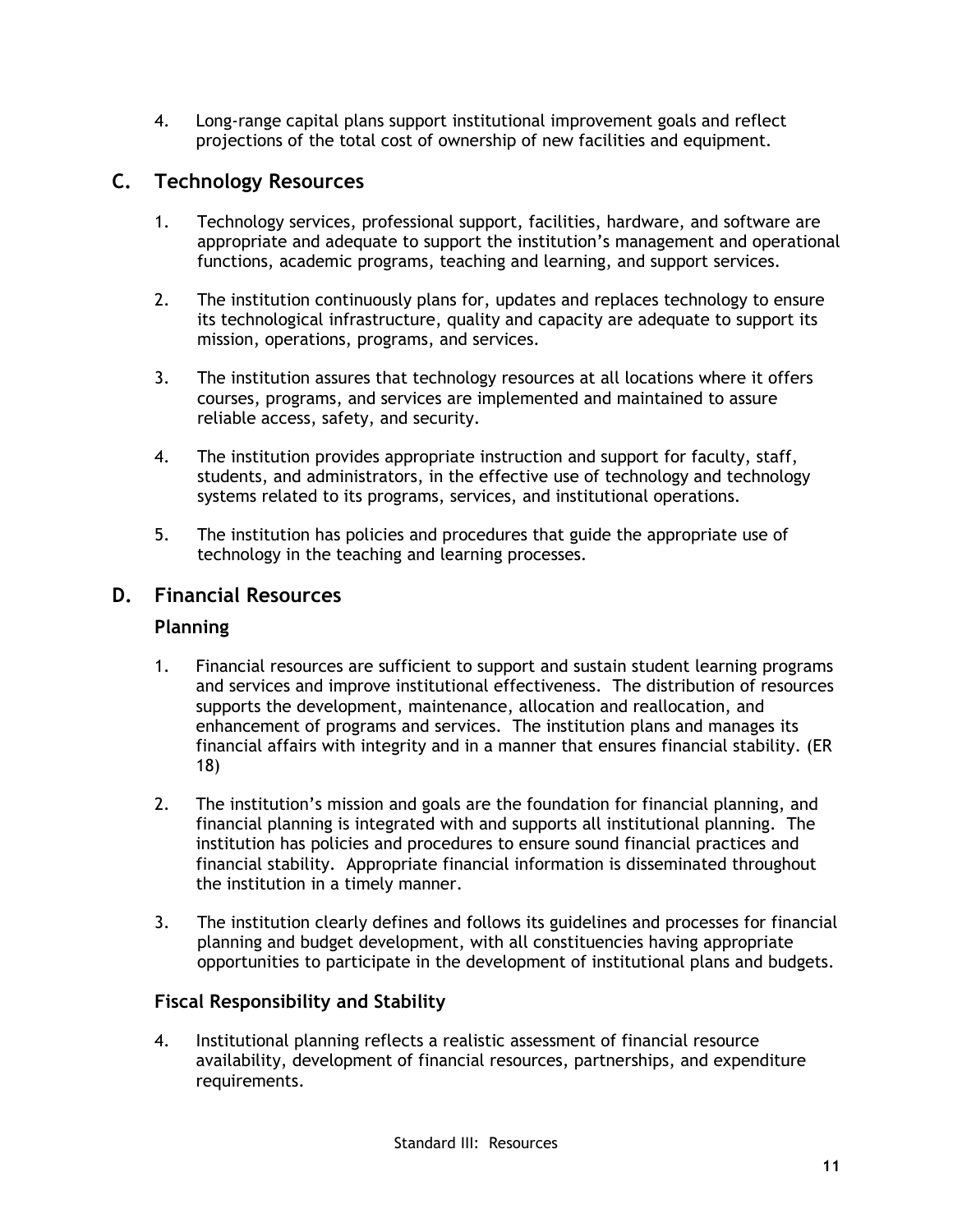- 5. To assure the financial integrity of the institution and responsible use of its financial resources, the internal control structure has appropriate control mechanisms and widely disseminates dependable and timely information for sound financial decision making. The institution regularly evaluates its financial management practices and uses the results to improve internal control systems.
- 6. Financial documents, including the budget, have a high degree of credibility and accuracy, and reflect appropriate allocation and use of financial resources to support student learning programs and services.
- 7. Institutional responses to external audit findings are comprehensive, timely, and communicated appropriately.
- 8. The institution's financial and internal control systems are evaluated and assessed for validity and effectiveness, and the results of this assessment are used for improvement.
- 9. The institution has sufficient cash flow and reserves to maintain stability, support strategies for appropriate risk management, and, when necessary, implement contingency plans to meet financial emergencies and unforeseen occurrences.
- 10. The institution practices effective oversight of finances, including management of financial aid, grants, externally funded programs, contractual relationships, auxiliary organizations or foundations, and institutional investments and assets.

#### **Liabilities**

- 11. The level of financial resources provides a reasonable expectation of both shortterm and long-term financial solvency. When making short-range financial plans, the institution considers its long-range financial priorities to assure financial stability. The institution clearly identifies, plans, and allocates resources for payment of liabilities and future obligations.
- 12. The institution plans for and allocates appropriate resources for the payment of liabilities and future obligations, including Other Post-Employment Benefits (OPEB), compensated absences, and other employee related obligations. The actuarial plan to determine Other Post-Employment Benefits (OPEB) is current and prepared as required by appropriate accounting standards.
- 13. On an annual basis, the institution assesses and allocates resources for the repayment of any locally incurred debt instruments that can affect the financial condition of the institution.
- 14. All financial resources, including short- and long-term debt instruments (such as bonds and Certificates of Participation), auxiliary activities, fund-raising efforts, and grants, are used with integrity in a manner consistent with the intended purpose of the funding source.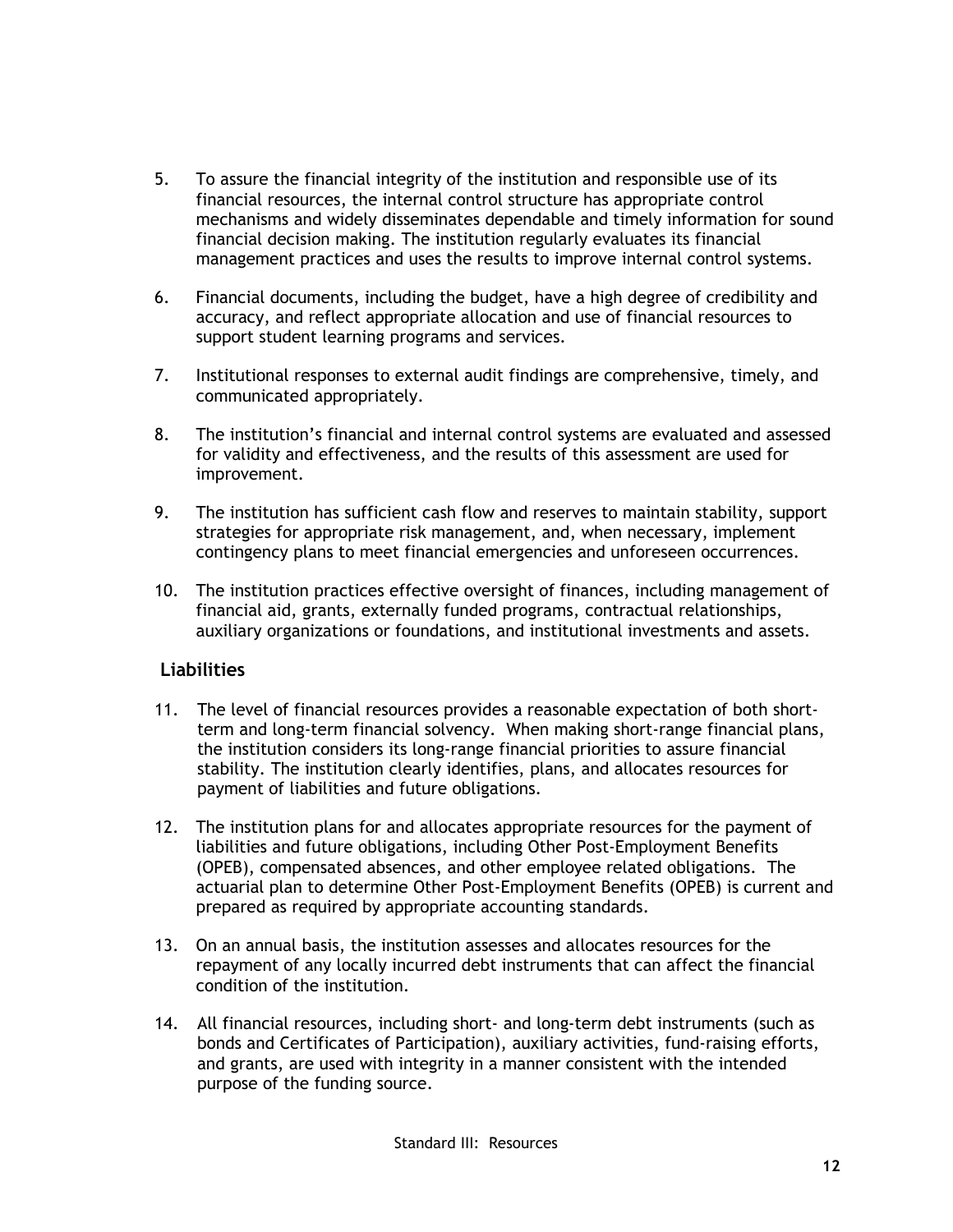15. The institution monitors and manages student loan default rates, revenue streams, and assets to ensure compliance with federal requirements, including Title IV of the Higher Education Act, and comes into compliance when the federal government identifies deficiencies.

#### **Contractual Agreements**

16. Contractual agreements with external entities are consistent with the mission and goals of the institution, governed by institutional policies, and contain appropriate provisions to maintain the integrity of the institution and the quality of its programs, services, and operations.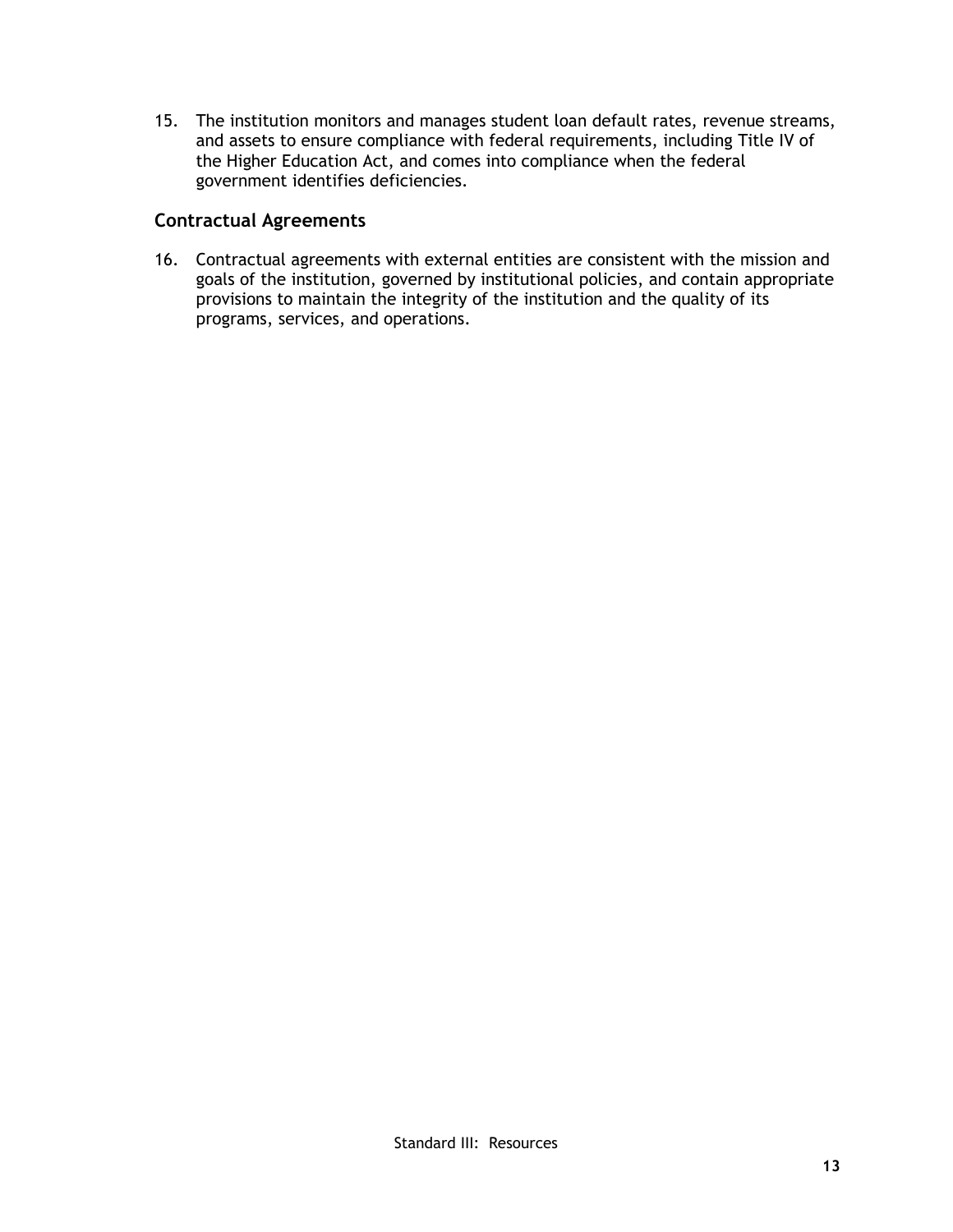# **Standard IV: Leadership and Governance**

The institution recognizes and uses the contributions of leadership throughout the organization for promoting student success, sustaining academic quality, integrity, fiscal stability, and continuous improvement of the institution. Governance roles are defined in policy and are designed to facilitate decisions that support student learning programs and services and improve institutional effectiveness, while acknowledging the designated responsibilities of the governing board and the chief executive officer. Through established governance structures, processes, and practices, the governing board, administrators, faculty, staff, and students work together for the good of the institution. In multi-college districts or systems, the roles within the district/system are clearly delineated. The multi-college district or system has policies for allocation of resources to adequately support and sustain the colleges.

### **A. Decision-Making Roles and Processes**

- 1. Institutional leaders create and encourage innovation leading to institutional excellence. They support administrators, faculty, staff, and students, no matter what their official titles, in taking initiative for improving the practices, programs, and services in which they are involved. When ideas for improvement have policy or significant institution-wide implications, systematic participative processes are used to assure effective planning and implementation.
- 2. The institution establishes and implements policy and procedures authorizing administrator, faculty, and staff participation in decision-making processes. The policy makes provisions for student participation and consideration of student views in those matters in which students have a direct and reasonable interest. Policy specifies the manner in which individuals bring forward ideas and work together on appropriate policy, planning, and special-purpose committees.
- 3. Administrators and faculty, through policy and procedures, have a substantive and clearly defined role in institutional governance and exercise a substantial voice in institutional policies, planning, and budget that relate to their areas of responsibility and expertise.
- 4. Faculty and academic administrators, through policy and procedures, and through well-defined structures, have responsibility for recommendations about curriculum and student learning programs and services.
- 5. Through its system of board and institutional governance, the institution ensures the appropriate consideration of relevant perspectives; decision-making aligned with expertise and responsibility; and timely action on institutional plans, policies, curricular change, and other key considerations.
- 6. The processes for decision-making and the resulting decisions are documented and widely communicated across the institution.
- 7. Leadership roles and the institution's governance and decision-making policies, procedures, and processes are regularly evaluated to assure their integrity and effectiveness. The institution widely communicates the results of these evaluations and uses them as the basis for improvement.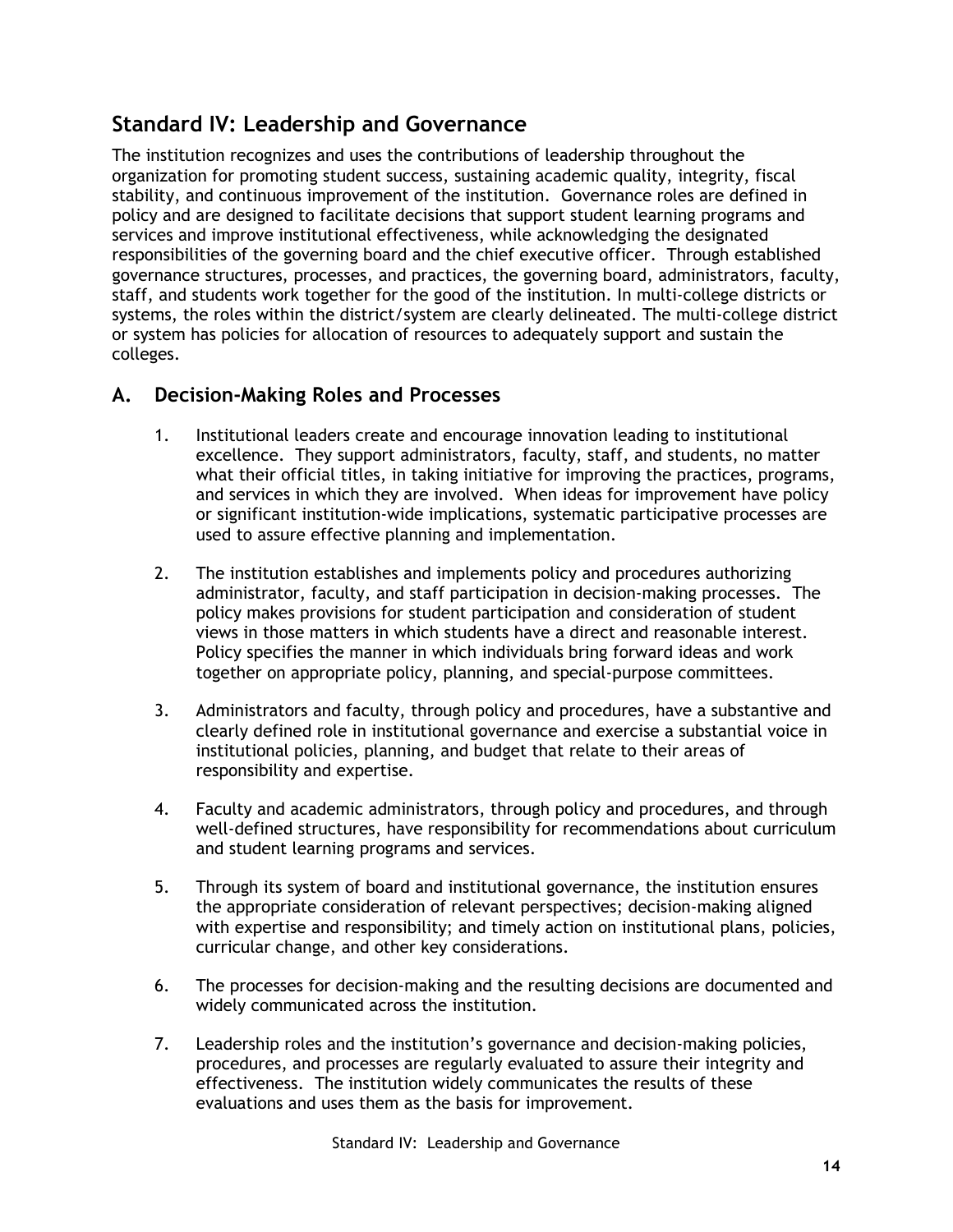### **B. Chief Executive Officer**

- 1. The institutional chief executive officer (CEO) has primary responsibility for the quality of the institution. The CEO provides effective leadership in planning, organizing, budgeting, selecting and developing personnel, and assessing institutional effectiveness.
- 2. The CEO plans, oversees, and evaluates an administrative structure organized and staffed to reflect the institution's purposes, size, and complexity. The CEO delegates authority to administrators and others consistent with their responsibilities, as appropriate.
- 3. Through established policies and procedures, the CEO guides institutional improvement of the teaching and learning environment by:
	- establishing a collegial process that sets values, goals, and priorities;
	- ensuring the college sets institutional performance standards for student achievement;
	- ensuring that evaluation and planning rely on high quality research and analysis of external and internal conditions;
	- ensuring that educational planning is integrated with resource planning and allocation to support student achievement and learning;
	- ensuring that the allocation of resources supports and improves learning and achievement; and
	- establishing procedures to evaluate overall institutional planning and implementation efforts to achieve the mission of the institution.
- 4. The CEO has the primary leadership role for accreditation, ensuring that the institution meets or exceeds Eligibility Requirements, Accreditation Standards, and Commission policies at all times. Faculty, staff, and administrative leaders of the institution also have responsibility for assuring compliance with accreditation requirements.
- 5. The CEO assures the implementation of statutes, regulations, and governing board policies and assures that institutional practices are consistent with institutional mission and policies, including effective control of budget and expenditures.
- 6. The CEO works and communicates effectively with the communities served by the institution.

### **C. Governing Board**

- 1. The institution has a governing board that has authority over and responsibility for policies to assure the academic quality, integrity, and effectiveness of the student learning programs and services and the financial stability of the institution. (ER 7)
- 2. The governing board acts as a collective entity. Once the board reaches a decision, all board members act in support of the decision.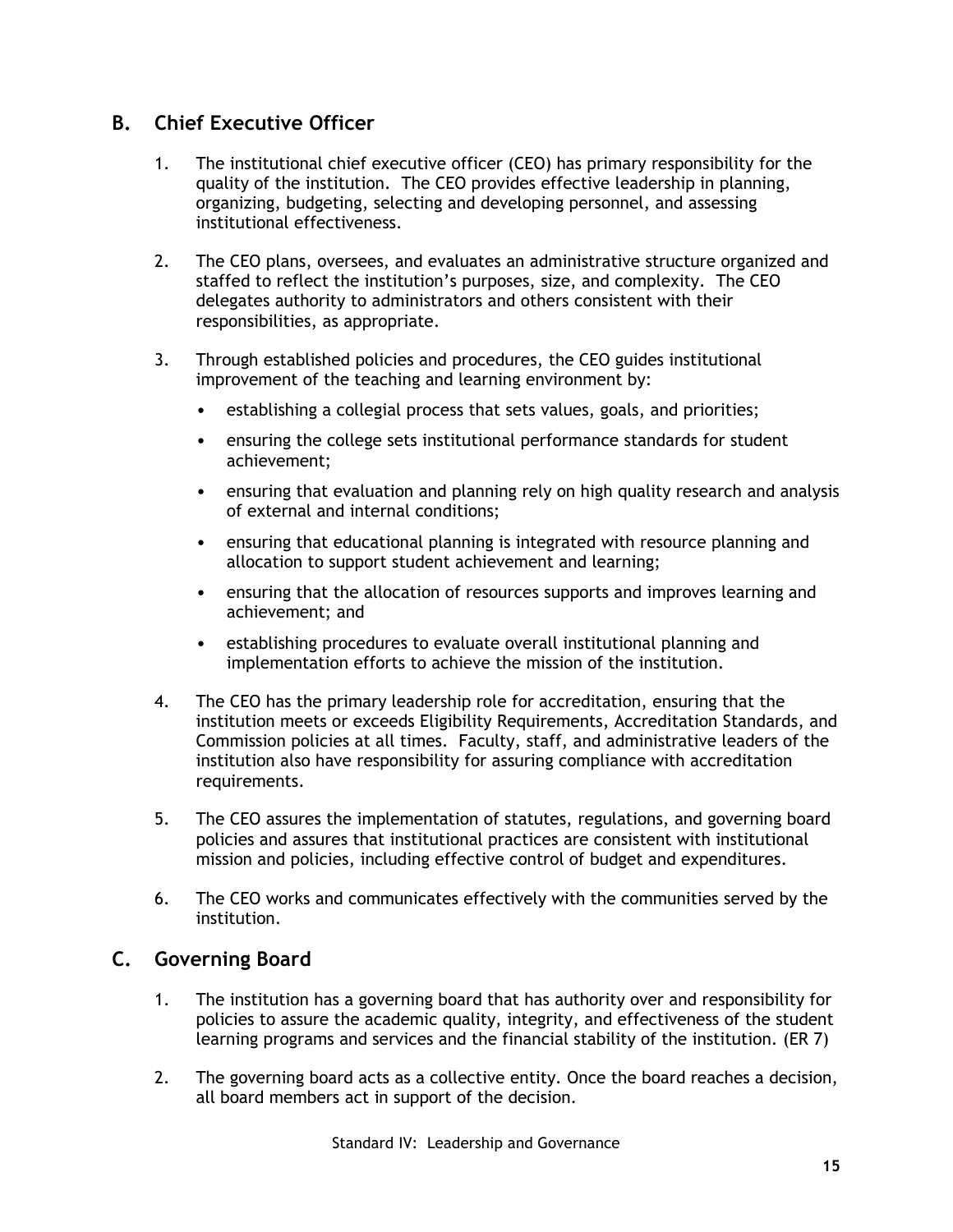- 3. The governing board adheres to a clearly defined policy for selecting and evaluating the CEO of the college and/or the district/system.
- 4. The governing board is an independent, policy-making body that reflects the public interest in the institution's educational quality. It advocates for and defends the institution and protects it from undue influence or political pressure. (ER 7)
- 5. The governing board establishes policies consistent with the college/district/system mission to ensure the quality, integrity, and improvement of student learning programs and services and the resources necessary to support them. The governing board has ultimate responsibility for educational quality, legal matters, and financial integrity and stability.
- 6. The institution or the governing board publishes the board bylaws and policies specifying the board's size, duties, responsibilities, structure, and operating procedures.
- 7. The governing board acts in a manner consistent with its policies and bylaws. The board regularly assesses its policies and bylaws for their effectiveness in fulfilling the college/district/system mission and revises them as necessary.
- 8. To ensure the institution is accomplishing its goals for student success, the governing board regularly reviews key indicators of student learning and achievement and institutional plans for improving academic quality.
- 9. The governing board has an ongoing training program for board development, including new member orientation. It has a mechanism for providing for continuity of board membership and staggered terms of office.
- 10. Board policies and/or bylaws clearly establish a process for board evaluation. The evaluation assesses the board's effectiveness in promoting and sustaining academic quality and institutional effectiveness. The governing board regularly evaluates its practices and performance, including full participation in board training, and makes public the results. The results are used to improve board performance, academic quality, and institutional effectiveness.
- 11. The governing board upholds a code of ethics and conflict of interest policy, and individual board members adhere to the code. The board has a clearly defined policy for dealing with behavior that violates its code and implements it when necessary. A majority of the board members have no employment, family, ownership, or other personal financial interest in the institution. Board member interests are disclosed and do not interfere with the impartiality of governing body members or outweigh the greater duty to secure and ensure the academic and fiscal integrity of the institution. (ER 7)
- 12. The governing board delegates full responsibility and authority to the CEO to implement and administer board policies without board interference and holds the CEO accountable for the operation of the district/system or college, respectively.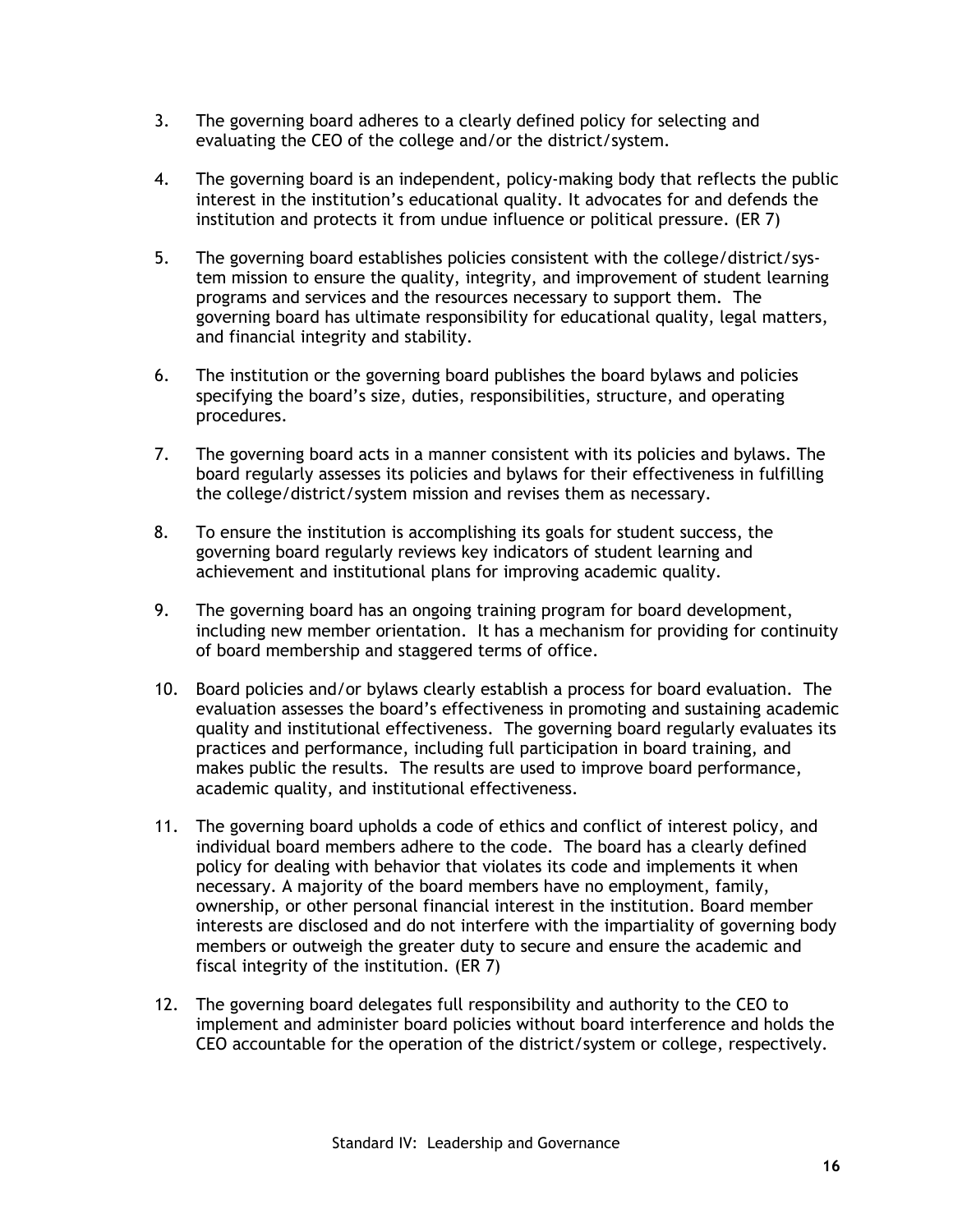13. The governing board is informed about the Eligibility Requirements, the Accreditation Standards, Commission policies, accreditation processes, and the college's accredited status, and supports through policy the college's efforts to improve and excel. The board participates in evaluation of governing board roles and functions in the accreditation process.

### **D. Multi-College Districts or Systems**

- 1. In multi-college districts or systems, the district/system CEO provides leadership in setting and communicating expectations of educational excellence and integrity throughout the district/system and assures support for the effective operation of the colleges. Working with the colleges, the district/system CEO establishes clearly defined roles, authority and responsibility between the colleges and the district/system.
- 2. The district/system CEO clearly delineates, documents, and communicates the operational responsibilities and functions of the district/system from those of the colleges and consistently adheres to this delineation in practice. The district/system CEO ensures that the colleges receive effective and adequate district/system provided services to support the colleges in achieving their missions. Where a district/system has responsibility for resources, allocation of resources, and planning, it is evaluated against the Standards, and its performance is reflected in the accredited status of the institution.
- 3. The district/system has a policy for allocation and reallocation of resources that are adequate to support the effective operations and sustainability of the colleges and district/system. The district/system CEO ensures effective control of expenditures.
- 4. The CEO of the district or system delegates full responsibility and authority to the CEOs of the colleges to implement and administer delegated district/system policies without interference and holds college CEO's accountable for the operation of the colleges.
- 5. District/system planning and evaluation are integrated with college planning and evaluation to improve student learning and achievement and institutional effectiveness.
- 6. Communication between colleges and districts/systems ensures effective operations of the colleges and should be timely, accurate, and complete in order for the colleges to make decisions effectively.
- 7. The district/system CEO regularly evaluates district/system and college role delineations, governance and decision-making processes to assure their integrity and effectiveness in assisting the colleges in meeting educational goals for student achievement and learning. The district/system widely communicates the results of these evaluations and uses them as the basis for improvement.